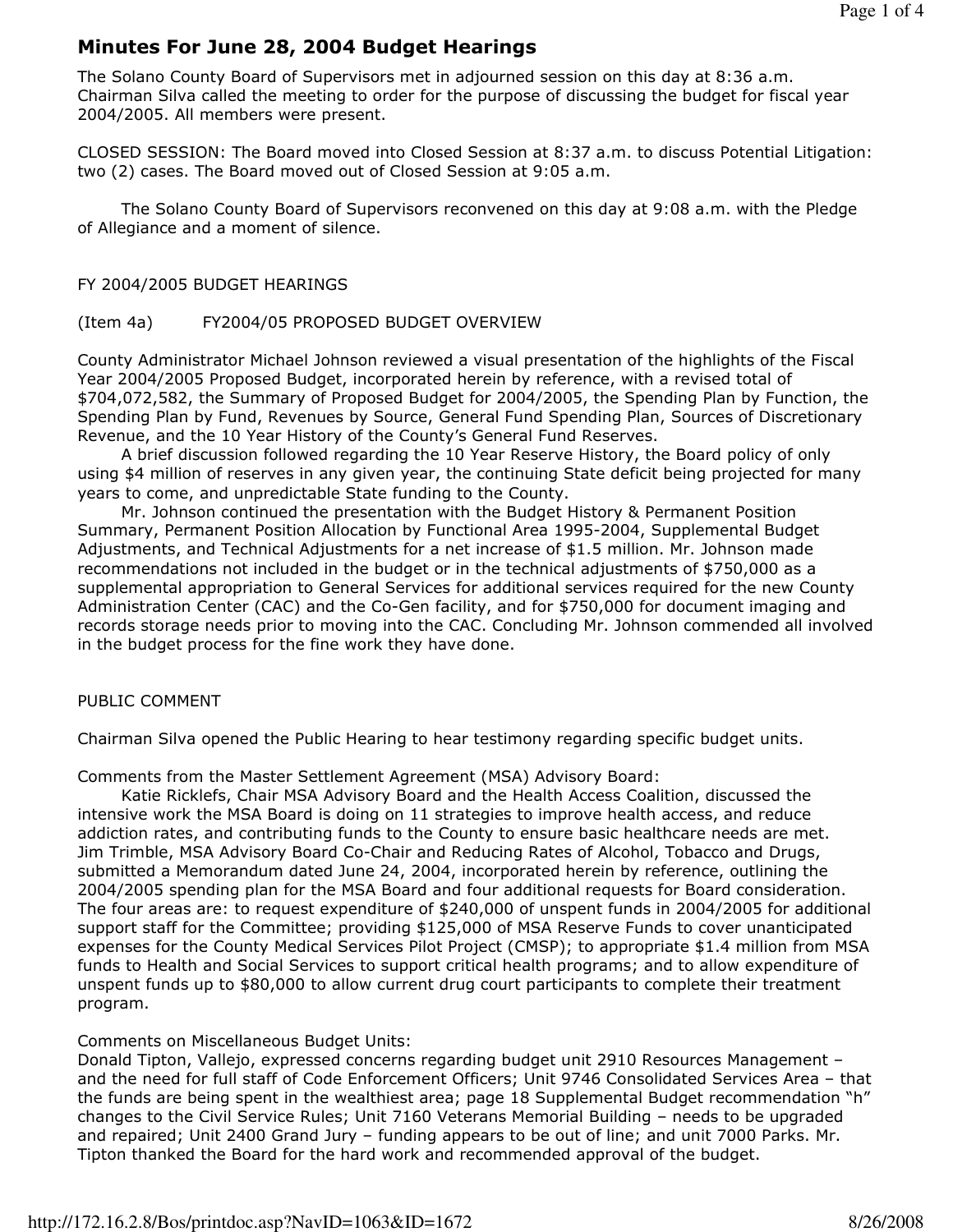Comments Re Court Appointed Special Advocate (CASA) Unit 5500:

 Maria Moses, Court Appointed Special Advocate (CASA) Program Coordinator, requested allocated unused funds be rolled into the 2004/2005 budget, voiced concern regarding transitioning CASA to a 501C3 Non-Profit Program before it is ready, the need for more advocates, and requested the CASA Program be made a permanent County program.

Public Comment Re Health and Social Services:

 Kim Thomas, Children's Network, thanked the Board for such an amazing job to minimize the effects of State budget cuts.

 Rosemary Kennedy voiced concern regarding cuts to Budget Unit 7587 Laurie Matiasevich DDS, 7856 Planned Parenthood, 7721 Aldea, 7721 Dixon Family Services, 7724 and 7729 Continental Omega, 7729 Aldea Solano Parent Network and the impacts of cuts to those programs.

 Tamsen Stevenson voiced concern with continuing program cuts, noted the need to work smarter to take advantage of funding streams from the Federal and State government, and to bill better.

 Art Grubel, SEIU Local 1280, thanked the Board, MSA Committee, and the County Administrator for reducing cuts and eliminating lay-offs.

 Father Robert Fuentes, Ed Adam, Dorothy Thompson re Faith in Action thanked the Board and Health and Social Services for finding alternative program funding.

Health and Social Services Unit 7500:

 Jessica Jackson, Irene Villenas, and Graciella Nunez, re Planned Parenthood: Shasta-Diablo Adolescent Family Life Program (AFLP), outlined the benefits of the program and voiced concern with proposed program cuts.

 Cecilia Young Kite Mullaney and Rebecca Lawson re Solano Parent Network voiced concern regarding major funding cuts for the program and the effects these cuts will have.

## Mental Health Unit 7700:

Ed Rouse and Norman Filley spoke against budget cuts to Mental Health Programs.

 Susie Frank, Circle of Friends and Donovan's, voiced concern with increasing services with Donovan's Place, Circle of Friends is not receiving additional funding for the expanded services, projecting a \$48,000 deficit and outlined effects of cuts.

 Roger Wiere, Caminar, voiced concern regarding cuts for New Ventures housing program, Circle of Friends, and Nueva Vida.

 Richard Barger and John Gray Jr., re Caminar/New Ventures discussed program benefits of New Ventures and Caminar, and voiced concern for program funding cuts.

## Public Authority Services Unit 7690:

 Sue King, Area Agency on Aging (AAA) and Chair of the Public Authority, thanked the Board for keeping the Public Health Nurses Program and discussed the work done for the seniors by these nurses, for supporting the Public Authority, and matching funds for the AAA.

## (Item 4b) BUDGET STUDY SESSION

 Discussions followed regarding accumulated Capitol Outlay Unit 1700, General Services Unit 1117, Drug Court Unit 6820, Sheriff Unit 6550, Probation Unit 6650, Agricultural Commissioner/Weights & Measures Unit 2830, Animal Care Services Unit 2850, Substance Abuse Unit 7560, In-Home Support Services – Public Authority Unit 1520, Mental Health Unit 7700, Public Health Unit 7800, Fleet Management 3100, Consolidated County Service Area Unit 9746, Supplemental Budget page 18 items h, I, and j.

## Management Incentive Program (MIP)

 A discussion followed regarding the MIP Program. Concern was voiced regarding this program and it was suggested the program be suspended or at least reduced. A background on the reasoning behind the program was outlined, benefits given up by staff to be in the MIP Program, net County costs, working together as a group to get things done, and rewarding people for doing a good job. A straw poll was taken with a majority (3-2) agreeing to continue the MIP Program.

Court Appointed Special Advocate Program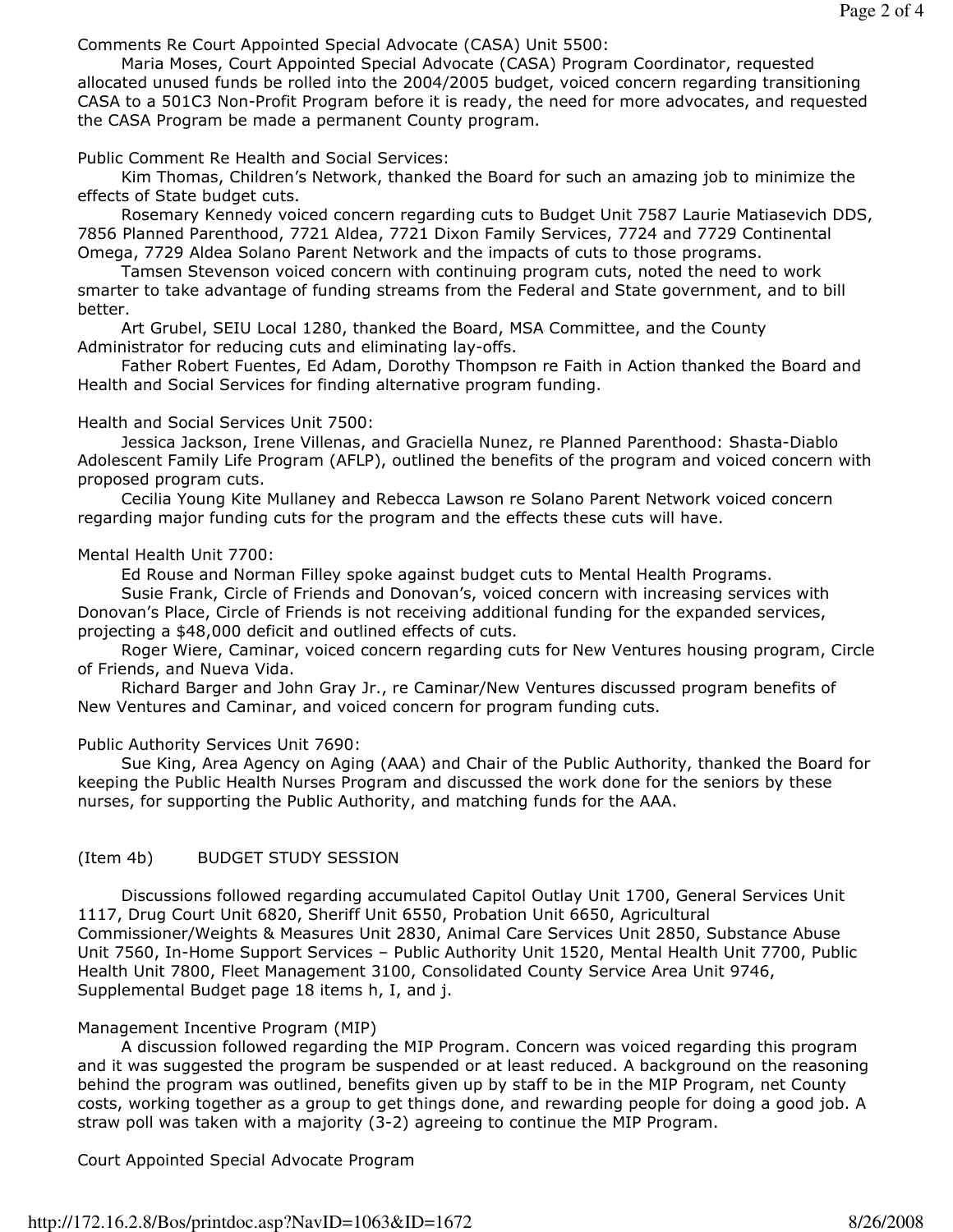A discussion followed regarding the original agreement for a three-year County supported CASA Program with a goal for conversion to a 501C3 Non-Profit program, funding determinations being made for only one year at a time, program progress, need for full program understanding, the good work that is being done for the children of the County. The CASA Program will be revisited in the near future.

#### FURTHER FUNDING CONSIDERATIONS

Throughout the day the following additional items were added to a list for further funding consideration: Budget Unit 1117 General Services for \$750,000 from General Fund Contingencies, Budget Unit 7599 CMSP for \$125,000 from MSA Reserves, and Budget Unit 7560 Drug Court \$80,000 from MSA Reserves.

#### 2004/2005 BUDGET APPROVED

a. RESOLUTION NO. 2004-130 ADOPTING THE BUDGET FOR THE COUNTY OF SOLANO FOR THE 2004/2005 FISCAL YEAR, ADOPTED (ATTACHMENT C)

b. POSITION ALLOCATION LIST AS AMENDED (ATTACHMENT D), APPROVED

RESOLUTION NO. 2004-131 AMENDING THE LIST OF NUMBERS AND CLASSIFICATIONS OF POSITIONS WITHIN SOLANO COUNTY, ADOPTED

RESOLUTION NO. 2004-132 AMENDING THE ALPHABETICAL LISTING OF CLASSES AND SALARIES, ADOPTED

c. DIRECTOR OF HUMAN RESOURCES, WITH THE CONCURRENCE OF THE COUNTY ADMINISTRATOR, TO MAKE TECHNICAL CHANGES TO THE POSITION ALLOCATION LIST

d. IN JANUARY 2005 REVIEW OF VACANT UNBUDGETED POSITIONS IN HEALTH AND SOCIAL SERVICES FOR POSSIBLE DELETION

e. TRANSFER OF \$88,232 OF THE COUNTY'S SOCIAL SERVICES REALIGNMENT ALLOCATION TO THE HEALTH REALIGNMENT ALLOCATION, APPROVED

f. NECESSARY ADJUSTMENTS TO BALANCE THE FINAL BUDGET, APPROVED

g. COUNTY'S SELECTIVE HIRING FREEZE POLICY, REAFFIRMED

On motion of Chairman Silva and seconded by Supervisor Kromm, the Board acted to approve the proposed budget, the Supplemental Budget items "a" through "g" as listed on page 18, the attachments listed on page 19, along with changes that include \$750,000 allocated to General Services for maintenance, custodial and other services that will come from contingencies, \$125,000 for CMSP that will come from the MSA Reserves, and \$80,000 for Drug Court that will come from MSA Reserves. So ordered by a vote of 4-1, Supervisor Kondylis voted no.

h. REVISION TO CIVIL SERVICE RULES TO EXTEND THE LENGTH OF TIME FOR REAPPOINTMENT OF A FORMER EMPLOYEE TO 2 YEARS, APPROVED

 On motion of Chairman Silva and seconded by Supervisor Vasquez, the Board acted to approve revision to the Civil Services Rules Section to extend the length of time for reappointment of former employees to 2 years and to revise the Personnel and Salary Resolution. So ordered by a vote of 3- 2, Supervisors Kondylis and Kromm voted no.

i. CLARIFICATION OF THE PUBLIC AGENCY RETIREMENT SYSTEM (PARS) ELIGIBILITY REQUIREMENT

On motion of Supervisor Vasquez and seconded by Chairman Silva, the Board acted to approve